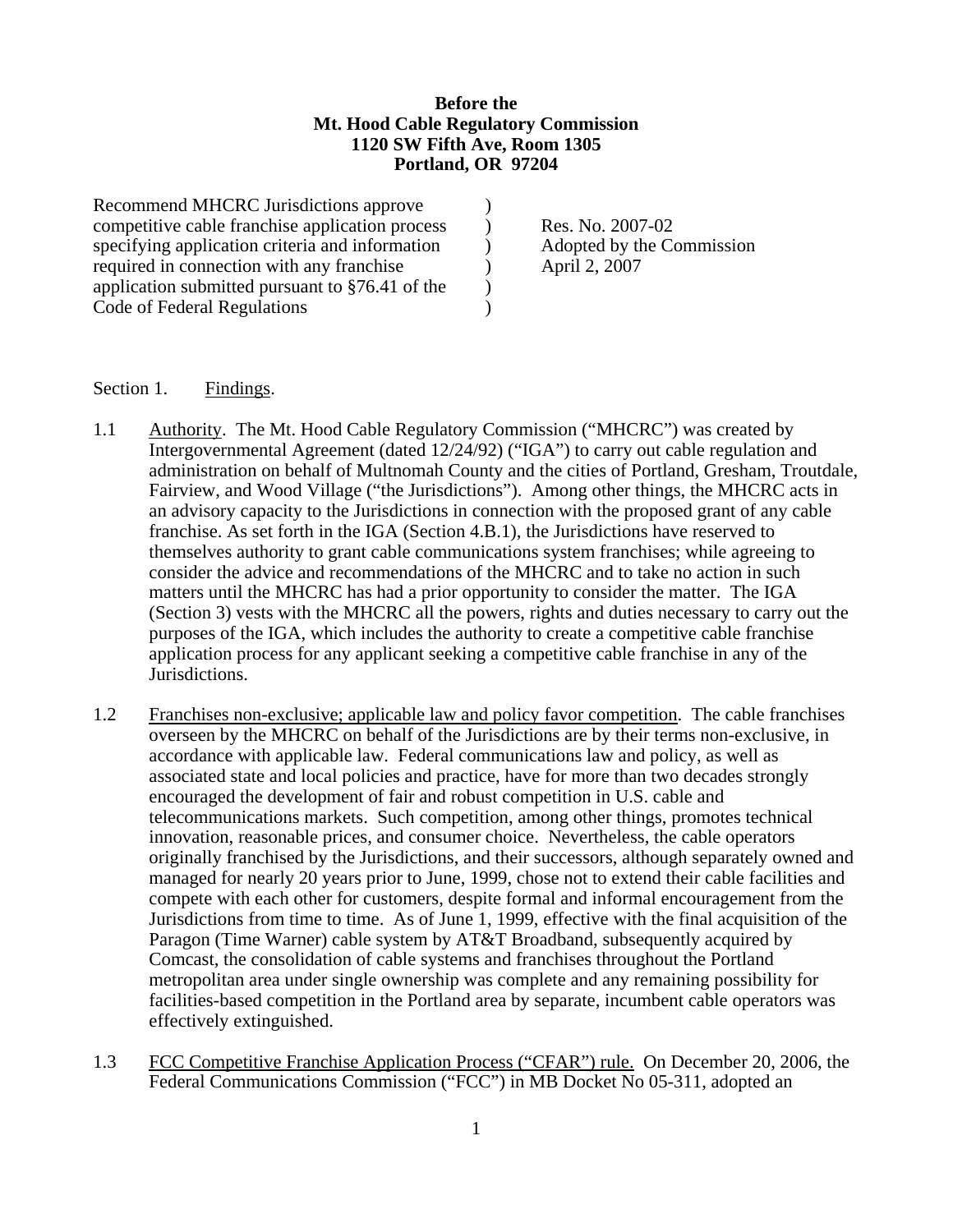amendment to Part 76 of Title 47 of the Code of Federal Regulations ("CFR") creating a new rule (hereafter "Competitive Franchise Application Rule" or "CFAR") set forth as 47 CFR §76.41 Franchise Application Process. The FCC CFAR was released March 5, 2007, and is expected to take effect on April 20, 2007. The Order creating the FCC CFAR, among other things, purports to preempt any local franchising laws, regulations and agreements to the extent they conflict with the FCC CFAR. The FCC CFAR provides a separate, nonexclusive process for the issuance of cable franchises for areas currently served by another cable operator in accordance with 47 U.S.C. §541(a)(1). This process includes time limits on negotiating a franchise with a competitive provider. If the local franchising authority does not reach agreement with the applicant on the terms of a franchise agreement or deny the application within the time limit, the FCC CFAR authorizes competitive providers to begin offering service under an interim franchise consisting of the terms of its application.

- 1.4 MHCRC Requirements for Franchise Applications. The MHCRC has previously issued formal Requests for Information (RFI) including criteria for competitive cable franchise applicants based on the timing and nature of applications received (e.g. *MHCRC RFI for Competitive Franchise Applicants*, February 4, 2000). The FCC CFAR, to the extent it provides a separate, nonexclusive, continuing alternative application process for competitive franchise applicants and includes provisions that apply only to such applicants, requires that the MHCRC embody its prior RFI processes and criteria into a CFAR Local Rule setting forth an application and review process that protects the Jurisdictions in light of the new competitive franchising rules. Specifically, because applicants may be deemed to have been granted an interim franchise based on the terms set forth in their application with no opportunity for the MHCRC or the Jurisdictions to alter or amend these terms, the application process must be sufficient to protect the Jurisdictions' right to regulate access to local rights of way; the Jurisdictions' federal authority to assure that the cable operator meets community needs and interests; and the Jurisdictions' authority to ensure compliance with federal, state and local laws.
- 1.5 MHCRC processing of CFAR franchise applications. The MHCRC shall, on behalf of the MHCRC Jurisdictions, process any competitive cable franchise application submitted pursuant to 47 CFR §76.41 under the provisions of the attached CFAR Local Rule and related forms, processes, rules, administrative procedures and application fees subsequently established by the MHCRC. Because the FCC CFAR only applies to new entrants seeking to provide cable service, the CFAR Local Rule will correspondingly apply only to new entrants into the cable services market. Further, although the FCC CFAR purports to preempt existing franchise agreements to the extent they conflict with the FCC CFAR, the MHCRC does not intend to take any action that abrogates any provision of an existing cable franchise agreement.
- 1.6 MHCRC processing of non-CFAR franchise applications. Notwithstanding the CFAR Local Rule, any competitive cable services franchise applicant may elect to submit a cable franchise application to the MHCRC and/or engage in cable franchise negotiations without regard to the application of the FCC CFAR. In such cases, on behalf of the Jurisdictions, the MHCRC is authorized to negotiate the terms of a competitive cable franchise for recommendation to and consideration by the Jurisdictions without regard to 47 CFR §76.41 and the CFAR Local Rule. Agreement by any applicant to negotiate a franchise without regard to 47 CFR §76.41 and the CFAR Local Rule shall not be deemed by the MHCRC to effect a waiver of any franchise applicant's right under applicable law to trigger application of 47 CFR §76.41 and the CFAR Local Rule, where applicable.